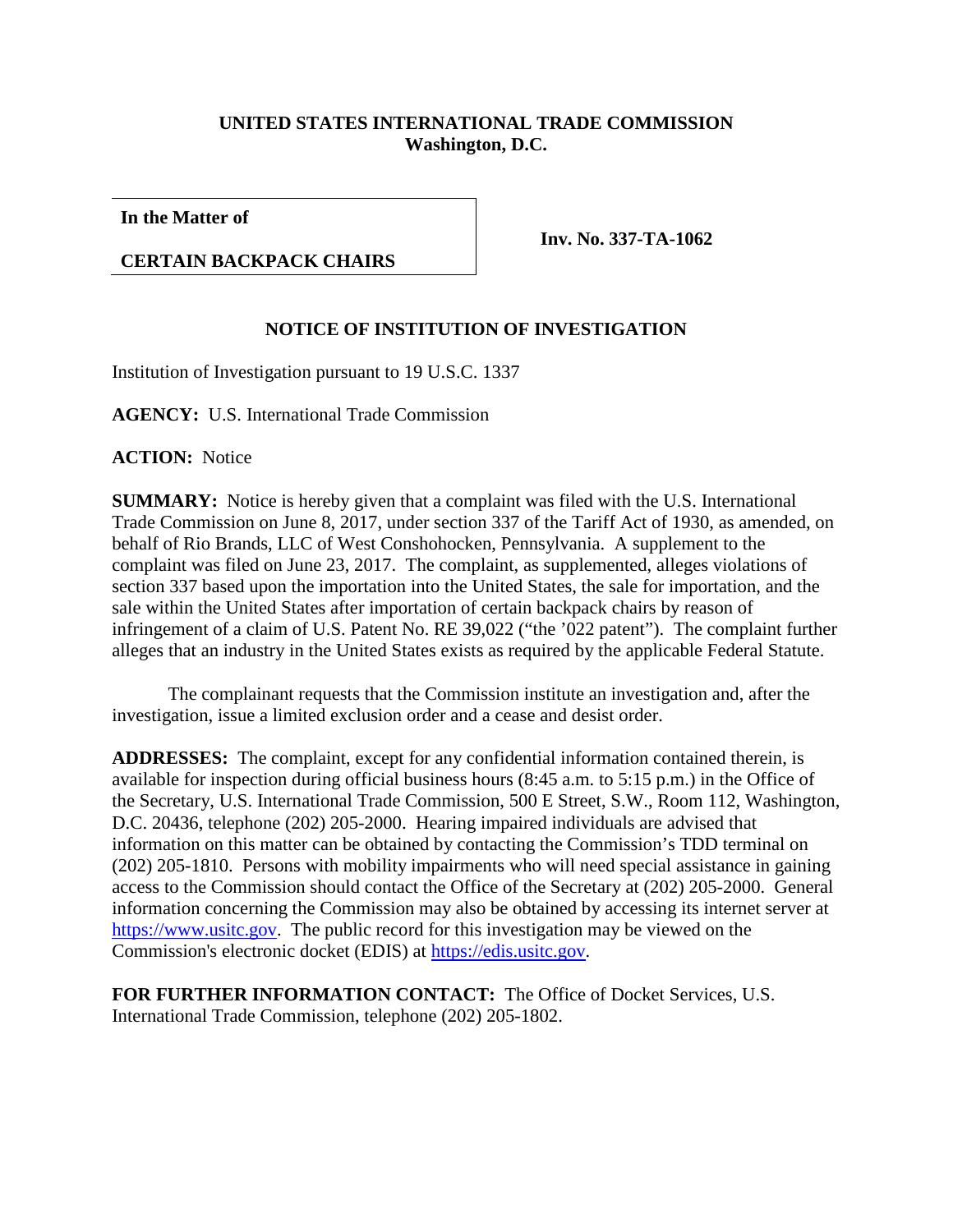## **SUPPLEMENTARY INFORMATION:**

**AUTHORITY:** The authority for institution of this investigation is contained in section 337 of the Tariff Act of 1930, as amended, 19 U.S.C. 1337 and in section 210.10 of the Commission's Rules of Practice and Procedure, 19 C.F.R. 210.10 (2017).

**SCOPE OF INVESTIGATION:** Having considered the complaint, the U.S. International Trade Commission, on July 6, 2017, **ORDERED THAT** –

(1) Pursuant to subsection (b) of section 337 of the Tariff Act of 1930, as amended, an investigation be instituted to determine whether there is a violation of subsection  $(a)(1)(B)$  of section 337 in the importation into the United States, the sale for importation, or the sale within the United States after importation of certain backpack chairs by reason of infringement of claim 10 of the '022 patent, and whether an industry in the United States exists as required by subsection (a)(2) of section 337;

(2) For the purpose of the investigation so instituted, the following are hereby named as parties upon which this notice of investigation shall be served:

(a) The complainant is:

Rio Brands, LLC 100 Front Street Suite 1350 West Conshohocken, PA 19428

(b) The respondent is the following entity alleged to be in violation of section 337, and is the party upon which the complaint is to be served:

> GCI Outdoor, Inc. 66 Killingworth Road Higganum, CT 06441

(3) For the investigation so instituted, the Chief Administrative Law Judge, U.S. International Trade Commission, shall designate the presiding Administrative Law Judge.

The Office of Unfair Import Investigations will not participate as a party in this investigation.

Responses to the complaint and the notice of investigation must be submitted by the named respondent in accordance with section 210.13 of the Commission's Rules of Practice and Procedure, 19 C.F.R. 210.13. Pursuant to 19 C.F.R. 201.16(e) and 210.13(a), such responses will be considered by the Commission if received not later than 20 days after the date of service by the Commission of the complaint and the notice of investigation. Extensions of time for